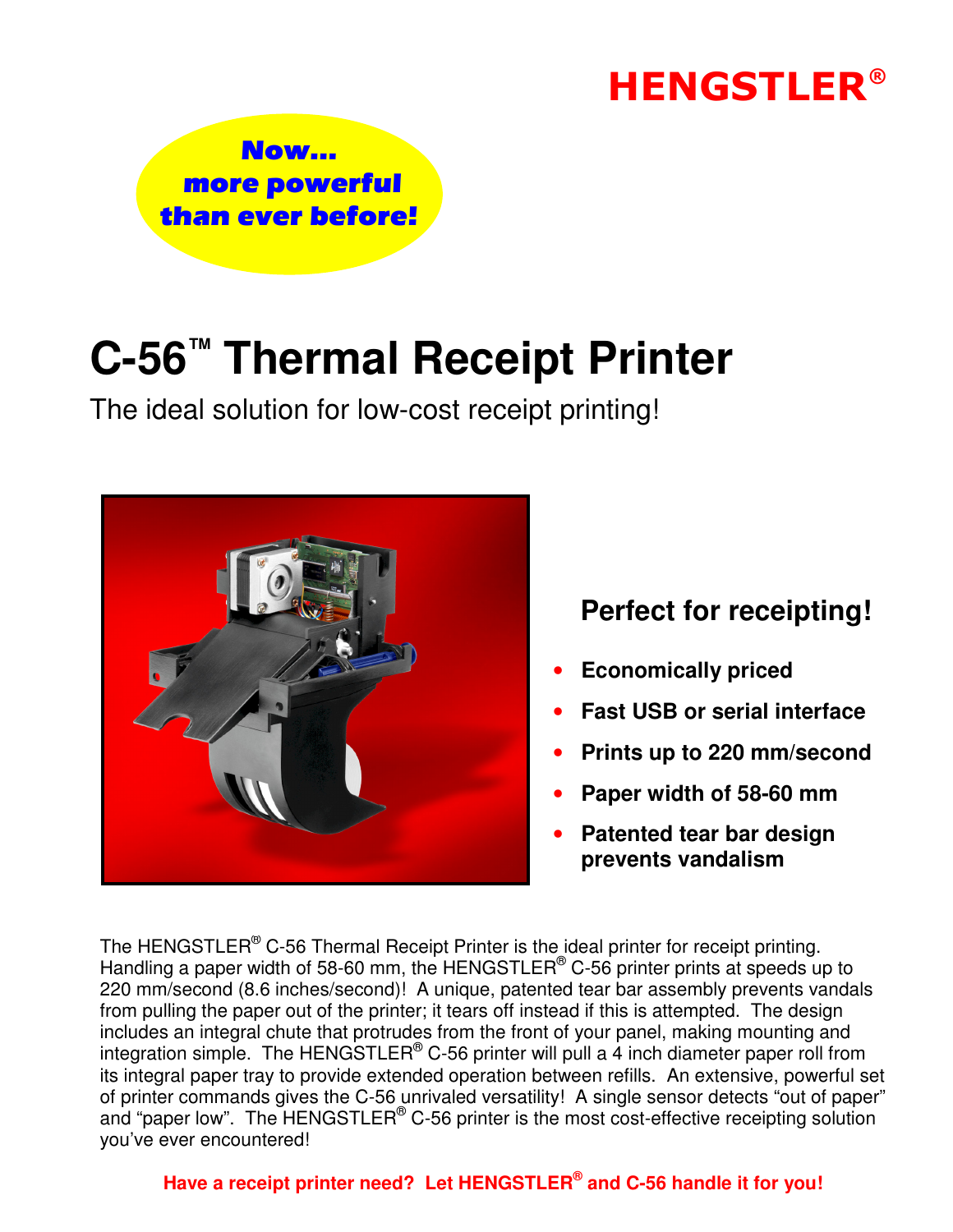### **Printer Command Highlights – V3.00 HENGSTLER® C-56™ Thermal Receipt Printer**

In addition to the commands found in most printers, the C-56 has some unique functions that give the designer much greater control over the printer and flexibility in its application. Most of these commands can also be executed through the C-56 Windows driver, making the C-56 one of the most versatile printers ever built! Some of the more versatile commands are highlighted here.

**Print Speed Setting –** The print speed of the C-56 can be set in several different ways. One command sets the print speed to one of several preset values, while the other allows the designer to select any print speed at all within the C-56's range. It is sometimes desirable to reduce the print speed to lower average current consumption when using a limited capacity power supply, or pulling a very large paper roll.

**Printhead Heating Time Adjustment –** The C-56 allows the adjustment of the total heating time, which controls how dark the printout will be. This is very useful in adjusting the printer to provide optimized printouts with various paper types.

**Dot History Pre-Burn –** This feature allows the printer to be "tuned" to compensate for residual heat build-up in the thermal heating elements that make up the printhead. With this feature enabled, the on-time of the heating elements (the "burn") is broken into two parts, a pre-burn phase and a main-burn phase. If an individual heating element has been burned while printing the previous dot row (and therefore has some residual heat), it is not heated during the pre-burn phase. All dots that are required to form the dot line are fired during the main-burn phase. The benefit to this feature is that it provides a way to prevent the overheating of large, dark areas, which results in adjacent areas that should remain white being blackened due to excess heat.

**Temperature Dependent Burn Time Corrections** – Thermal printers work by heating an individual element up to a certain temperature that will cause thermal paper to change color. Each element is turned on for a certain time as described above. But what if the ambient temperature is very high, or very low? That's where this feature comes in. It allows you to specify a series of corrections based on ambient temperature as measured by the printer, adding burn time if it's cold, and shortening burn time if it's warm. The result is consistent printout quality over the temperature range of the C-56.

**Multi-Strobe Burn Factor** – If you need to keep current consumption down, this feature is a big help. It allows each half of the printhead to burn separately, thereby consuming less current.

**Customer Specific Part Number and Serial Number** – A common problem for OEMs is keeping track of component modules, such as printers, that have been purchased elsewhere and installed in their equipment. The C-56 makes this easy by allowing the OEM to insert his part number and serial number into the printer. Whenever a new paper roll is inserted, this information will print out, making it easy to track the history of a component without worrying about the manufacturer's part and serial numbers.

**Compressed Graphics** – While it's rarely an issue with USB, serial printers are notorious for taking forever to print graphics. The C-56 addresses this problem by offering very fast baud rates in our serial version (115,200 baud), and also by allowing compressed graphics to be sent to the printer. This reduces the number of bytes sent to the printer to create a particular dot line, thereby increasing throughput and reducing or eliminating the serial bottleneck.

**Rotation** – Sometimes you just need to rotate what you're printing, for layout, readability, or appearance. The C-56 allows for rotation of text, images and barcodes, making the programmer's life as easy as possible.

**Print Job Successful** – By using the Parameter Transmission function at the end of a print job, the C-56 will acknowledge whether the print job was successfully received.

For a more complete listing of C-56 commands, request the C-56 Emulation Manual for firmware V3.00 and later.